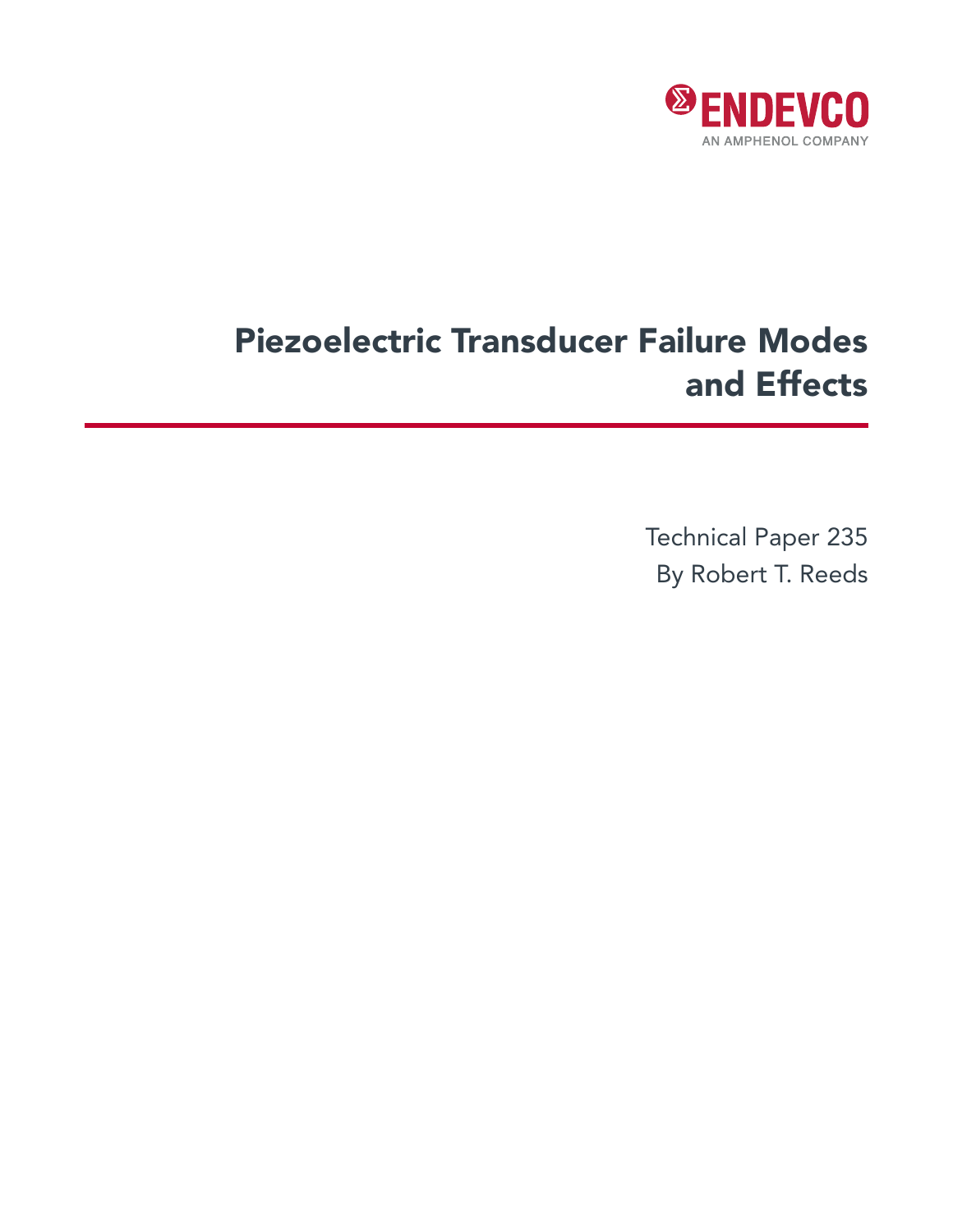

#### **PIEZOELECTRIC TRANSDUCER FAILURE MODES AND EFFECTS**

**By Robert T. Reeds** 

#### **SUMMARY**

An investigation of the potential failure modes of piezoelectric transducers together with **analysis of actual field use failure probabilities indicates preventative measures and provides the basis for direction of design activity toward reduction of existing failure modes. Discussion and recommendations for each mode are included, based upon analysis of units returned to the manufacturer after various lengths and applications of service, and based upon controlled experiments of transducer capabilities. The results are tabulated to include relative probabilities of failure, precautions to be observed to avoid failure causes, and failure effect significance. This analysis is also useful to the instrumentation and systems engineer in developing exacting reliability models. •**

**Key Words (for information retrieval)** 

**Accelerometer Failure Modes, Mechanisms, and Effects Piezoelectric Rel iabi I ity Transducers** 

#### **INTRODUCTION**

**This report describes the results and conclusions of observations and tests of more than one thousand transducers made over a two-year period. During this time, each transducer returned to Endevco after field service for either recalibration or repair has been tested for performance and stability, and in the case of repair units, analyzed for failure mechanism. About one hundred transducers, or ten per cent of the total, were analyzed for degradation or failure causes. All failure modes which actually occurred during the preparation of the report are included, plus modes which, although rare, are either significant to the use intended, or which in engineering judgment have more than an insignificant chance of occurring.** 

|                                           | Presented at the Joint EIA IEEE Electronic Components | Page 1 of 12 |
|-------------------------------------------|-------------------------------------------------------|--------------|
| Conference, Washington, D. C., May, 1966. |                                                       | 7/66         |

**E N D E V C D**  $\sum$  **DYNAMIC INSTRUMENT** 

**601 5, ARROYO PARKWAY• PASAOENA, CALIF. 9110S • PHONE 12131 795-0271** 

DIVISION<br>AKRON, OHIO · BOSTON, MASSACHUSETTS · CHICAGO, ILLINOIS · DALLAS, TEXAS · PALO ALTO, CALIFORNIA · PHILADELPHIA, PENNSYLVANIA · WASHINGTON, D.C. · WEST PALM BEACH, FLORIDA<br>AUSTRALIA · BELGIUM · CANADA · DENMARK · E

·company with the second of the second the second the second the second the second the second the second the second the second the second the second the second the second the second the second the second the second the s

- 大学の記事を読ん

 $\mathcal{C}$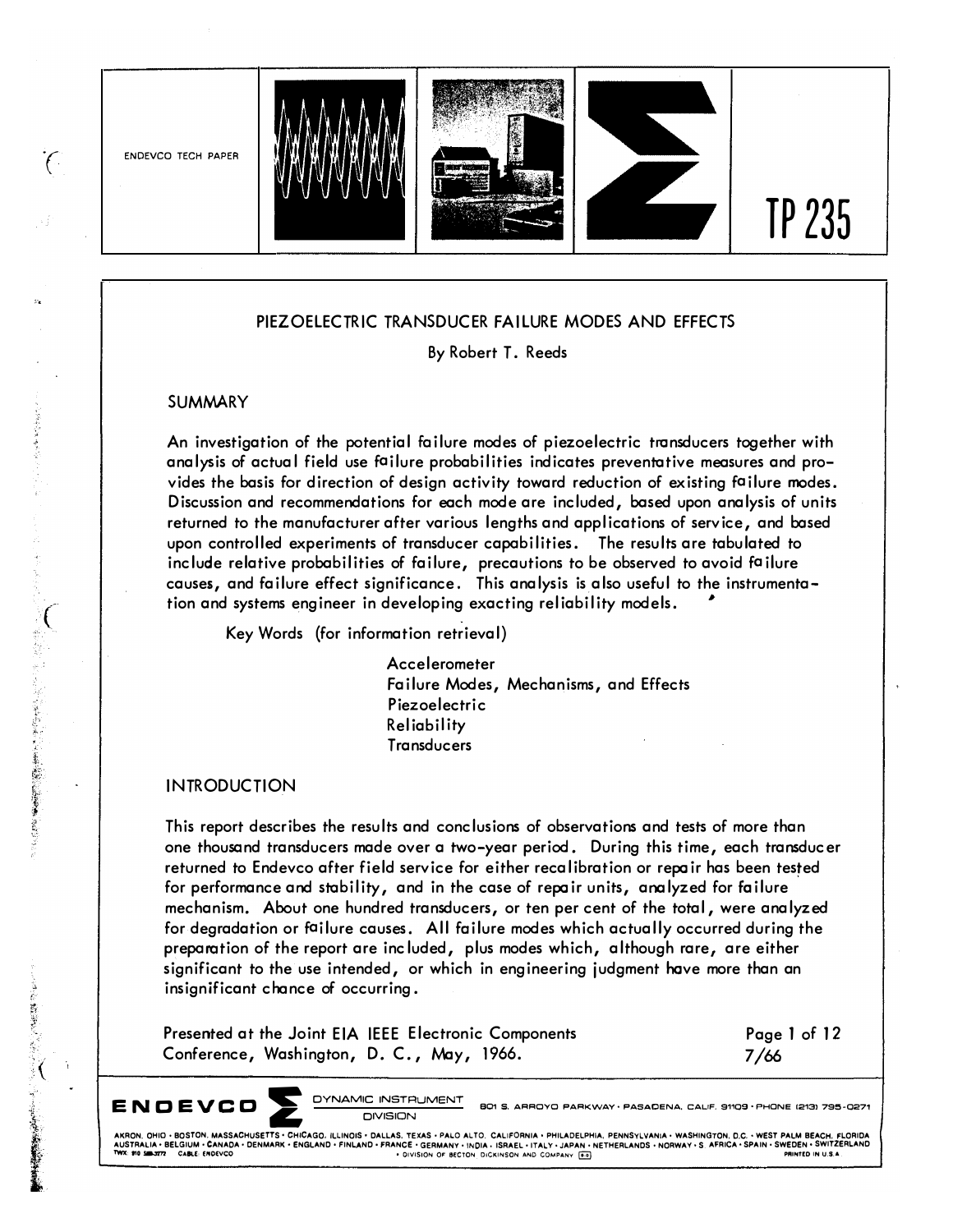#### TP 235

#### INTRODUCTION (continued)

All probabilities calculated for this analysis are relative; that is, if a failure is assumed to occur, the stated probabilities are that it will fail in the given manner. These may be related to observed failure rates as required. Highly conservative estimates of field reliability have been assessed from repair and recalibration records. Data by transducer type are shown in Table 1. These data exclude a large number of transducers in active service which have never been returned for calibration. It is estimated that the times listed in Table 1 would be at least doubled if the entire population could be included.

It has been established that the majority of piezoelectric transducer failures are secondary failures caused by physical damage to the unit. These induced failures may take a variety of forms and are, therefore, treated under the over-all failure effect analysis. Discussion is included of preventative action, relative probabilities, and failure indicators. Since failure effects are of primary concern to the user, the tables in this report are so arranged, with cross tabulation by cause.

#### **DESCRIPTION OF PIEZOELECTRIC TRANSDUCERS**

The principal transducer types investigated are the single-ended compression, and shear piezoelectric accelerometers, which are shown pictorially in Figure 1. Basically, an SEC unit has a piezoelectric element mounted with a mass, under compression. The accelerating force to be measured further compresses or relaxes the preload, resulting in an electrical charge due to the piezoelectric effect in the crystal. This is picked off by means of electrodes at surfaces of the crystal, which are wired to an external connector. Shear versions of piezoelectric accelerometers behave analogously, but using the shear mode.





PIEZOELECTRIC ACCELEROMETERS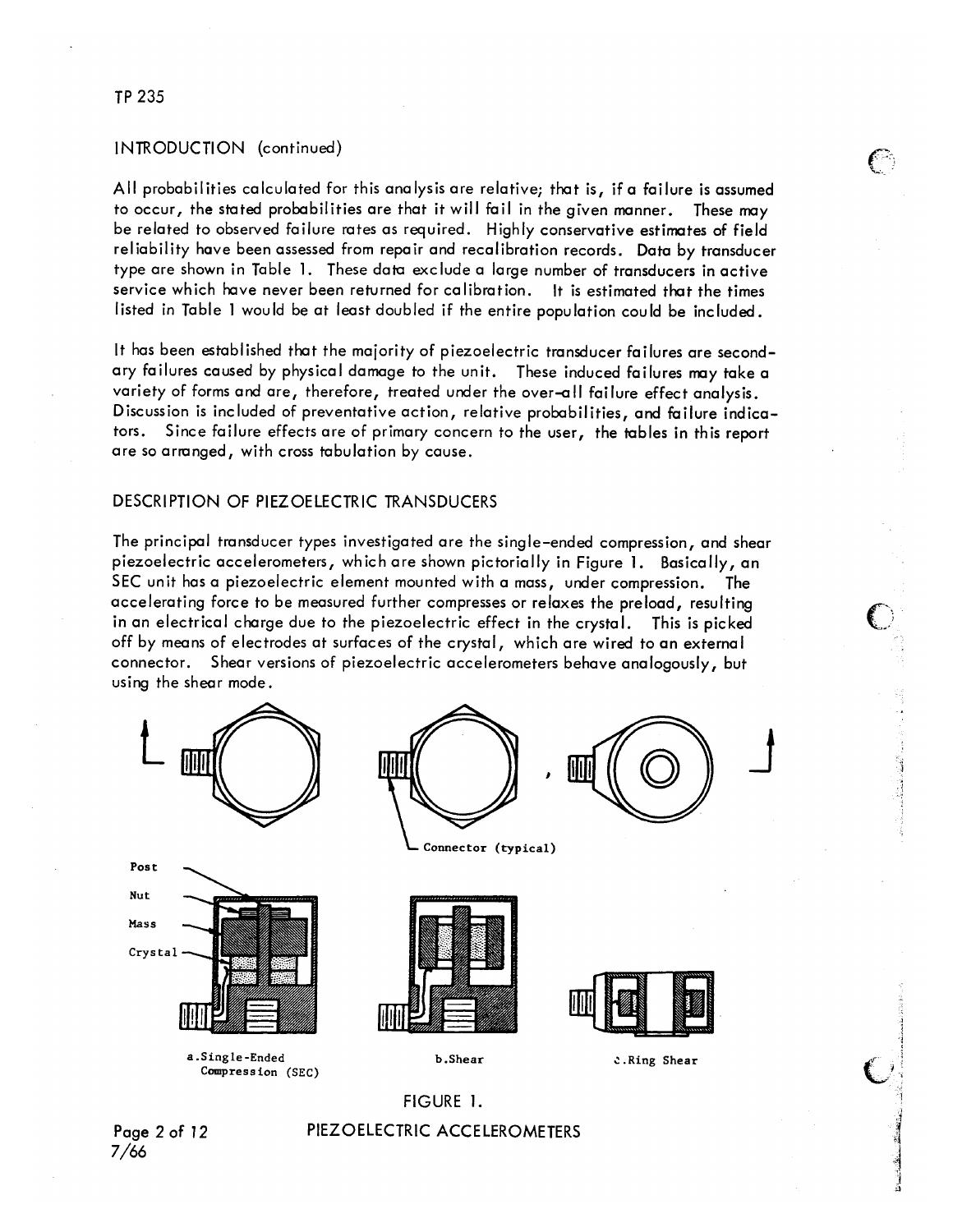## DESCRIPTION OF PIEZ OELECTRIC TRANSDUCERS (continued)

Omission of the seismic mass and a change of the structure so as to transmit external forces directly to the crystal results in a transducer sensitive to pressure (Figure 2) or force (Figure 3.) These examples do not exhaust the possibilities, but are representative.



## FIGURE 2. PIEZ OELECTRIC PRESSURE TRANSDUCER

FIGURE 3. PIEZ OELECTRIC FORCE GAGE

## **ANALYSIS METHOD**

Each transducer to be analyzed was first inspected and tested to operating performance specifications. Analysis methods were selected to suit each individual case, usually consisting of removal of the protective cover, and microscopic inspection of the piezoelectric element and structure. Occasionally, other means such as X-Ray of intact units were undertaken. The most probable cause was then determined from observed condition and tested performance. Where more than one probable cause existed, analysis was continued either until these were reduced to one, or until the preponderance of evidence indicated a most probable cause. Each failure mode was also duplicated by laboratory simulation.

#### **FAILURE MODES**

Seven effects account for ninety-seven per cent of the failures of piezoelectric accelerometers. These are: Transverse Axis Sensitivity (cross talk); Electrically Open; Shorted; Sensitivity Change; Capacitance Change; Poor Frequency Response; and Low Resistance. Sundry effects which account for the only significant modes in the remaining three per cent of experienced failures include Amplitude Non-Linearity, Loss of Identification, and Reversed Polarity.

> Page 3 of 12  $7/66$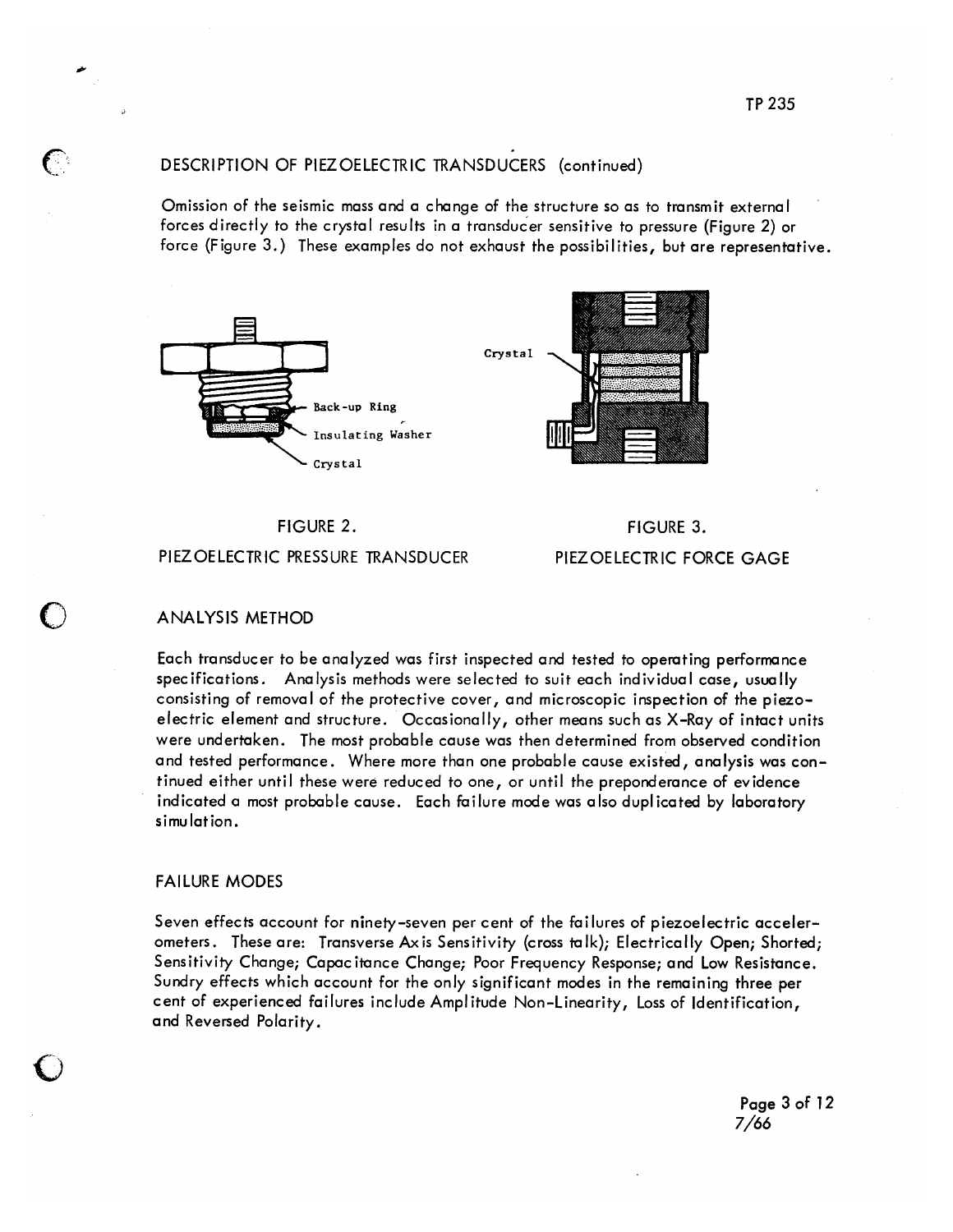## TP 235

## TRANSVERSE AXIS SENSITIVITY (Cross Talk)

| Relative Probability: | <b>SEC</b>   | .23  |
|-----------------------|--------------|------|
|                       | Shear        | . 17 |
|                       | <b>R</b> ina | . 03 |
|                       | Miniature    | . 01 |
|                       |              |      |

Piezoelectric accelerometers are so designed that for most applications the level of cross talk may be ignored in comparison with measurement errors in the test equipment. However, for the purposes of conservative analysis, any cross talk in excess of specification limits is considered a failure. Electrical non-homogeneity of the piezoelectric material is the principal source of cross talk in accelerometers as sold, with electrical nonperpendicularity of crystal to base caused by mechanical tolerances a minor source.

#### Causes

- $\mathbf{I}$ . Deformed or gouged base, most frequently the result of either irregularities in the surface to which the accelerometer has been mounted, or dirt, sand, or metal particles not cleaned from that mounting surface. This problem can be aggravated by field attempts to resurface the accelerometer mounting end, which most frequently further degrades cross talk rather than improving it. This condition can usually be corrected by factory repair, unless the surface is severely damaged or the internal structure has been damaged. Preventative action is to inspect the mounting surface before each usage.
- $2.$ Occasionally caused by excess transverse shock, great enough to affect the internal alignment, and/or cause internal breakage. The prevention is by selection of transducers having shock limits greater than will be experienced, and care in handling.

#### **OPEN ELECTRICALLY**

| Relative Probability: | <b>SEC</b> | . 16 |
|-----------------------|------------|------|
|                       | Shear      | .04  |
|                       | Rina       | . 46 |
|                       | Miniature  | . 10 |

The electrical path in an accelerometer is from the connector, through an internal lead wire to electrode(s) at the crystal surfaces, next the source crystals, and grounded either through contact with the case and thus to the outer portion of the connector or in insulated versions through a path similar to the positive path. Theoretically, an open circuit can occur in any of these elemental parts or interfaces. In practice, damage to the crystal element(s) is almost invariably the source of an open circuit.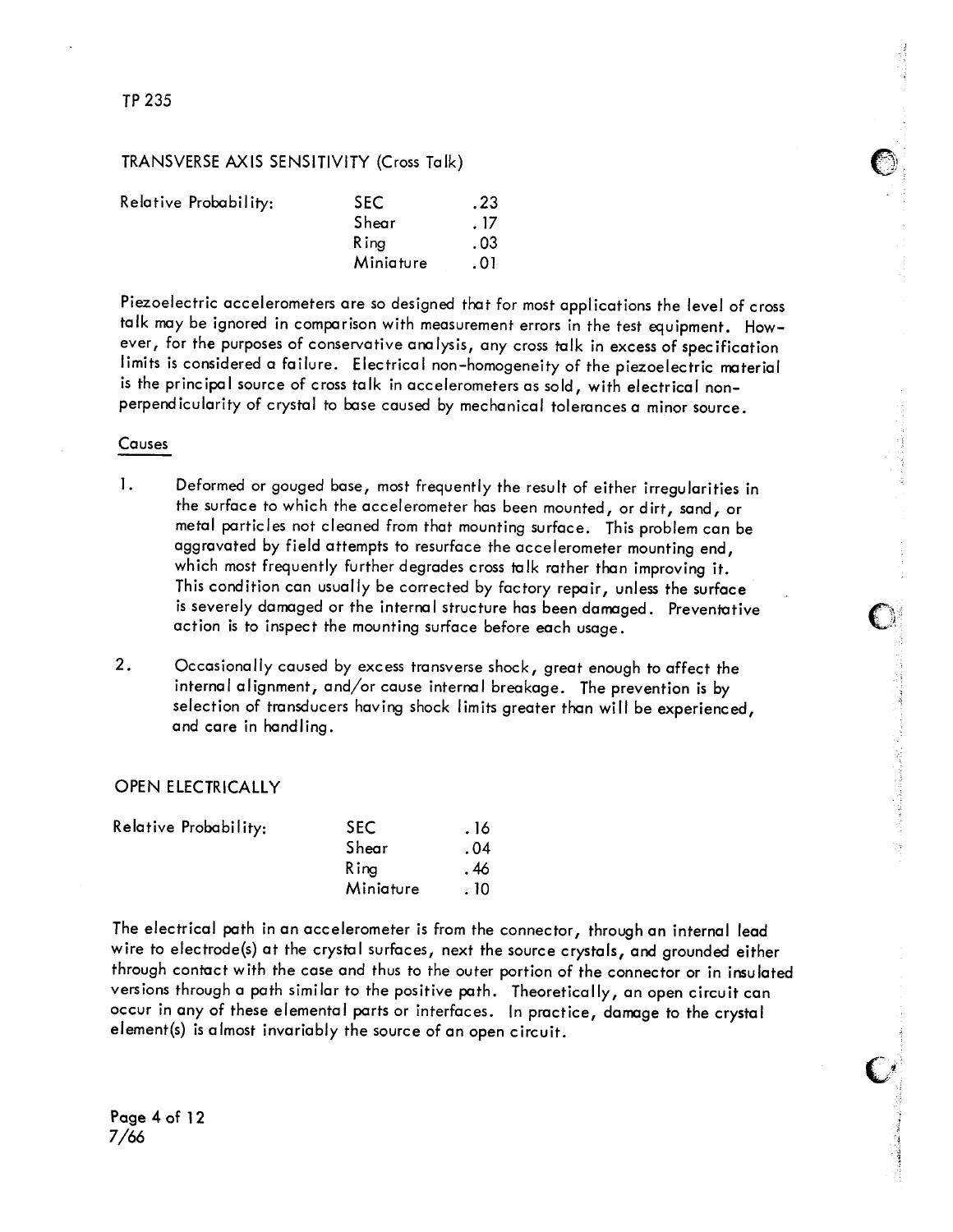## OPEN ELECTRICALLY (continued)

#### Causes

- $\mathbf{1}$ . Crystal damage due to excess shock. The degree of this damage can vary from complete disintegration of the crystal (extreme and sustained shock) to chips and cracks. Damage less than complete disintegration will usually be observed as a reduction of sensitivity and/or capacitance rather than a completely open circuit.
- $2.$ Internal lead fracture, also usually caused by excess shock. Could be caused by defective weld of connector to lead or lead to electrode if such defective units were allowed into the field. Lead material fatigue is another theoretical possibility; however, it should not be experienced with a properly designed transducer. Typical lead wire stresses for knowledgeable designs under maximum rated vibration are less than one per cent of the material endurance limit.
- 3. Connector damage, usually obvious, caused by dropping or by careless use of wrenches in mounting or demounting the accelerometer. Plastic socket wrenches which are available to fit all ENDEVCO® Accelerometers are recommended, but ordinary mechanics' open-end wrenches can be used with care.

#### **SHORTED**

| Relative Probability: | <b>SEC</b> | . 16 |
|-----------------------|------------|------|
|                       | Shear      | . 15 |
|                       | Rina       | . 06 |
|                       | Miniature  | .29  |

Except for electrically isolated models, the entire case is at ground potential; therefore, any contact between the case and that portion of the device which is electrically on the positive side of the crystal element will cause a short.

#### Causes

- 1. Excess shock is the overwhelmingly prevalent cause of shorted transducers. This can cause either the preload to relax, or the coulomb friction of the crystal elements to be exceeded, allowing the electrodes to slide or rotate about the post and short the lead wire to the case.
- $2.$ Observed in the past as being caused by an extruded burr formed in assembly of the cover to base. Fortunately uncommon, but requires knowledgeable design to positively prevent.
- 3. Internal distortion or rupture caused by the use of too long a mounting stud. See discussion under Induced Failure commentary. Do not bottom studs in the accelerometer recess!

Page 5 of 12 7/66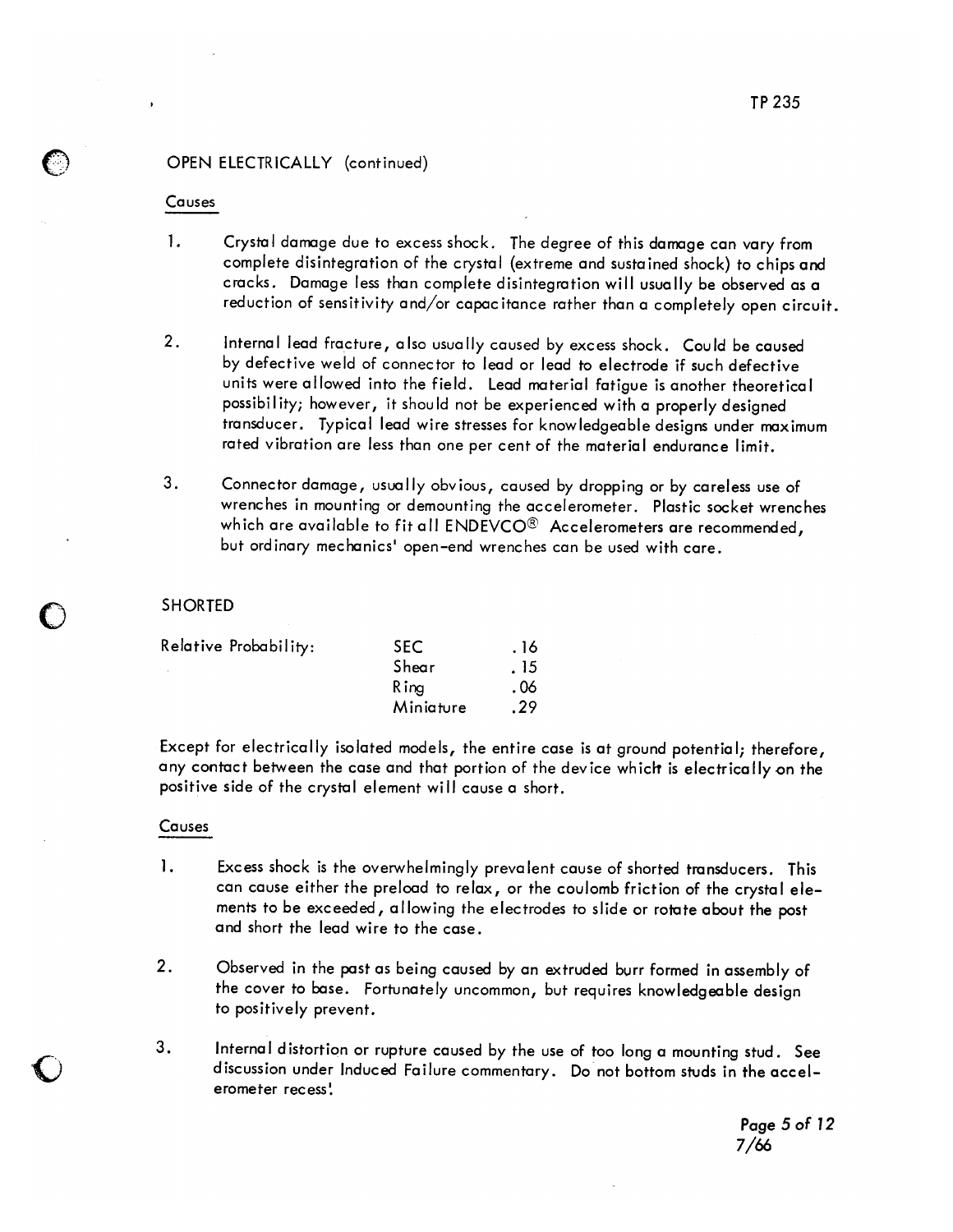## SHORTED/Causes (continued)

 $\overline{4}$ . Intermittent shorting caused by foreign particles such as weld splatter created by excessive current in the cover weld operation. Since the only positive detection method is by destructive disassembly, this cause is most easily avoided by refusing to accept accelerometers with welds of poor workmanship, for the prevention is a controlled welding process.

## SENSITIVITY CHANGE **CAPACITANCE CHANGE**

| Relative Probability: | <b>SEC</b>   | . 19 |
|-----------------------|--------------|------|
|                       | Shear        | . 43 |
|                       | <b>R</b> ing | .31  |
|                       | Miniature    | . 41 |
|                       |              |      |

These failure modes are treated together not because they necessarily occur together, but because the causes of change are by and large the same. The capacitance of a piezoelectric transducer is a function of the dielectric constant of the crystal material, and the geometry of its construction. The very minor effect of internal lead wire and connector may be entirely ignored. Sensitivity, on the other hand, is a function also of the crystal material's properties and geometry, but in addition is a function of the seismic mass and to a very small extent the preload. Thus, any change in the crystal geometry will affect both capacitance and sensitivity. Changes in the preload will affect sensitivity but not capacitance.

## Causes

- $\mathbf{1}$ . Crystal damage due to excess axial shock. See "Open Electrically" for complete description.
- $2.$ Relaxed preload due to stretched center post, caused by excess transverse shock.
- 3. Case strain due to over-torquing when mounting or other overstress.
- 4. Degradation due to instability of crystal material or surface. Except for a very few natural piezoelectric materials, less popular today because of performance limitations, the crystal material of which an accelerometer is constructed must be polarized to create a crystal domain conducive to the piezoelectric effect. If the crystal material is marginally unstable, depolarization may occur over a period of time or with temperature cycling, resulting in a corresponding deterioration of sensitivity. Similarly, stresses induced under vibration or temperature cycling can affect the sensitivity of natural crystal materials. These cause a slight change in the assembly preload but more significantly appear to cause a change in the effective area of the crystal to electrode interface, resulting in changes of both sensitivity and capacitance.

## TP 235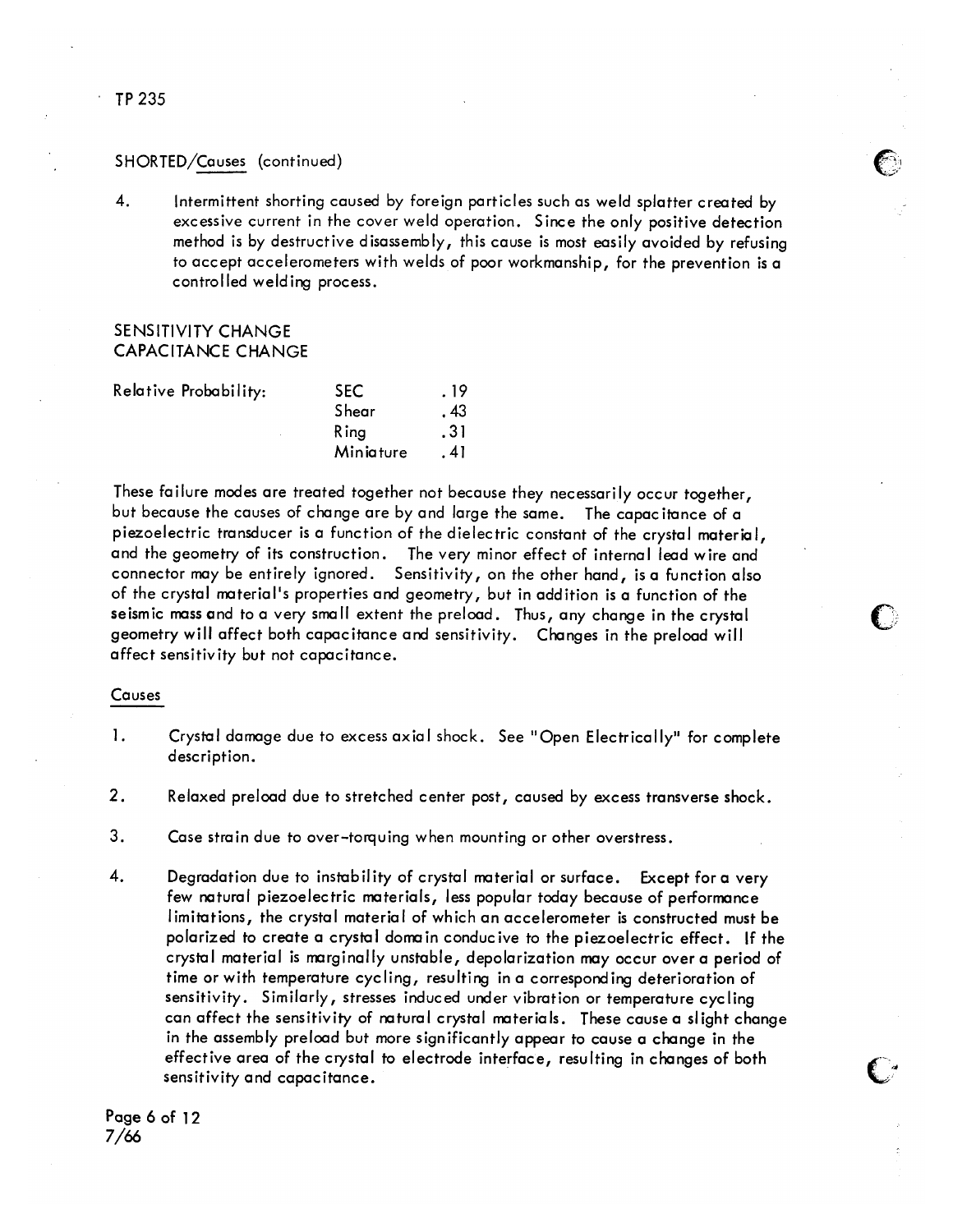#### **FREQUENCY RESPONSE**

| Relative Probability: | <b>SEC</b> | .20  |
|-----------------------|------------|------|
|                       | Shear      | . 19 |
|                       | R ina      | . 12 |
|                       | Miniature  | . 13 |

The operating limit of vibration frequency is governed by the resonant frequency of the transducer. Typically, measurements above one-fifth the resonant frequency are subject to increasingly significant error. This inherent limitation is normally sufficiently high in frequency as to pose no problem in instrumentation. However, if something causes low frequency resonances to develop, measurement error can occur over operating frequencies.

#### Causes

- 1. Reduction in resonant frequency as a result of crystal damage due to excess shock. See "Open Electrically" for complete description.
- $2.$ Base damage which prevents proper seating on the mounting surface. Since the operating characteristics of an accelerometer are as much a function of the coupling of transducer to mounting surface as of the transducer itself, any loss of coupling in operation such as by distortion or damage to the mounting surface can have the effect of lowering the transducer's resonant frequency.
- 3. Base deformation or crystal fracture caused by the use of too long a mounting stud. See "Induced Failure" commentary for complete discussion.
- $\overline{4}$ . Local resonances of constituant parts, such as internal lead wire. This is either a design oversight or manufacturing error, prevented by knowledgeable design and manufacturing controls. External cable or cable connector resonances may also produce significant errors in the output at certain frequencies.

#### **RESISTANCE**

| Relative Probability: | <b>SEC</b> | . 05 |
|-----------------------|------------|------|
|                       | Shear      |      |
|                       | R ina      | .03  |
|                       | Miniature  | . 04 |

The energy output of piezoelectric materials is extremely small. Yet, it is a useful level because very high input impedance devices are driven. If that input impedance is significantly lowered, whether internally in the transducer or externally by low resistance paths, the energy output is shorted to the low resistance path. In terms of usual piezoelectric materials outputs, a low resistance path is anything less than about 500 megohms shunting the intended load. Typical element resistance is greater than 20 gigohms at room temperature.

Page 7 of 12  $7/66$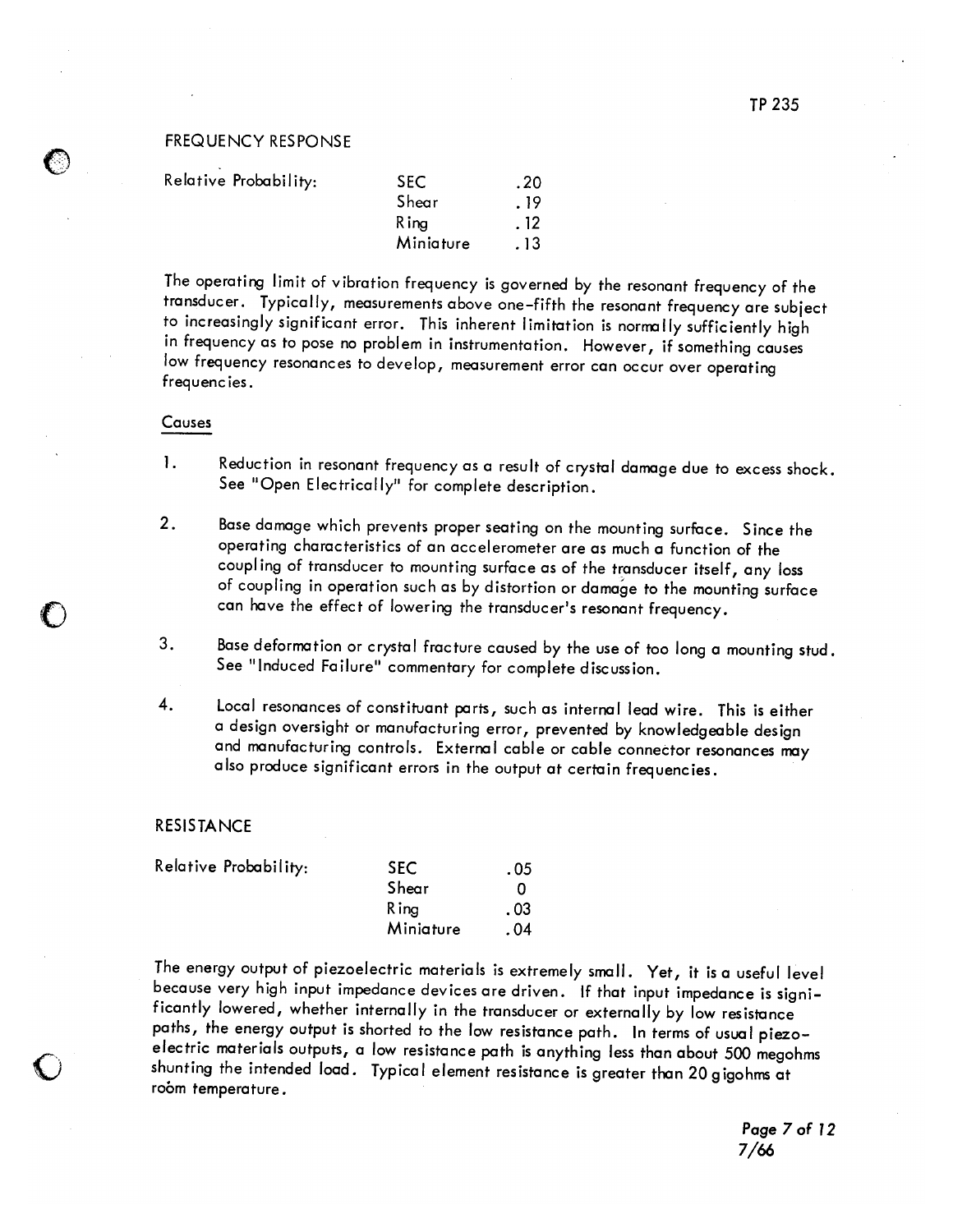## TP 235

## RESISTANCE (continued)

#### Causes

- $\mathbf{1}$ . Failure to seal connector when operating in a high humidity or otherwise conductive atmosphere. While hermetically sealed transducers are available and are recommended for operation in conditions of high humidity, provisions for external sealing of the cables from the transducer must be made at the time of installation. Certain transducers with integral cables remove this problem from the immediate vicinity of the transducer; this changes the location of the needed sealing but does not obviate it.
- $2.$ Cracked insulating glass or ceramic on insulated models. Even a surface crack can cause a low resistance path. These may be caused by handling damage or excess temperature.
- $3.$ Leaking hermetic seal (rare). An imperfect seal of the transducer body - either the case weld or the connector seal - may allow moisture to enter the transducer and cause a low resistance failure. The best correction in this case is prevention. Good manufacturing process dictates 100% leak testing during the production cycle.

#### **SUNDRY EFFECTS**

A very small percentage of transducer failures are not included in those listed above. These can take a huge variety of forms, none of which represents more than a fraction of one per cent of experienced failures.

Amplitude Linearity is controlled by design and construction to very small deviations from linearity over the rated "g" range of the transducer. Fortunately, any change in linearity is almost always accompanied by aberrations in one or more of the other parameters discussed in detail above. Causes: Same as those listed under "Frequency Response" above.

Identification may involve either the loss of an engraved "lid" from the accelerometer, or damage which makes the engraving illegible. Although not usually of any consequence, it can become serious if two or more similar units become unidentifiable at the same time. Identification usually can be made with sensitivity calibration and a simple capacitance measurement and comparison of the results with the original calibration certificate. If both identification and calibration certificate are lost, then only a factory recalibration (at which time the transducer's base number can be traced to the serial number) will provide the solution to the problem.

Reversed Polarity is a rare defect, rather than a failure, caused by error in manufacture. Whereas an accelerometer is normally specified and produced to generate a positive electrical signal for acceleration in a positive direction (acceleration directed from mounting surface toward top being defined as positive direction), it is possible for the element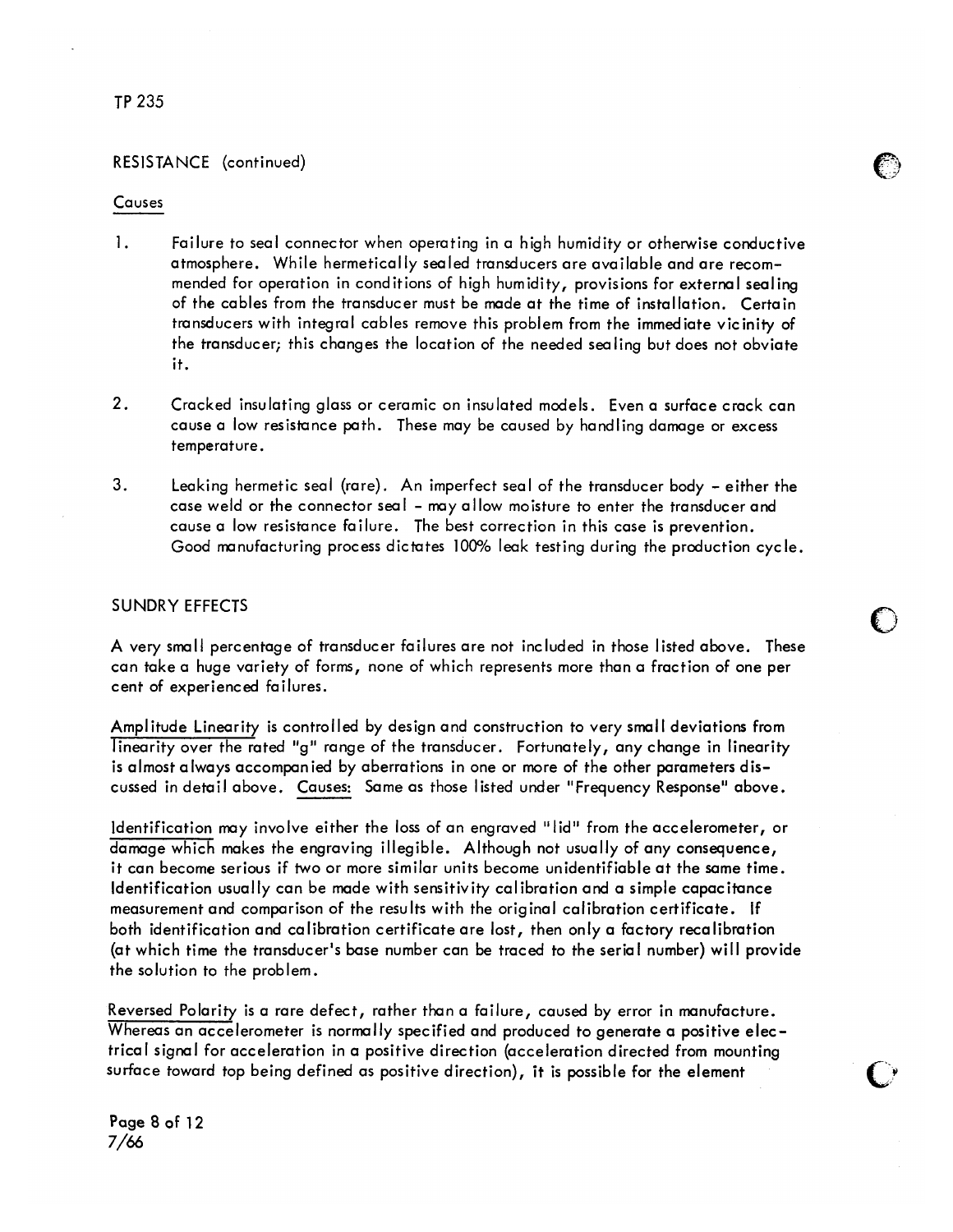#### Reversed Polarity (continued)

assembly to be reversed or wired in reverse so that this polarity is wrong. Fortunately, this fault is both rare and usually of no consequence. It can be of significance when the transducer is being used for non-periodic or shock measurements. Ready detection of polarity reversal is done either by comparing the transducer with any other known transducer, or by comparing the output to a known vibration input. Phase reversal across other test equipment such as amplifiers must, of course, be taken into account.

#### **INDUCED FAILURE MODES**

Three types of abuse routinely cause damage to piezoelectric transducers: Dropping, Wrench Impact and Unknown Shock Levels in test. Since the damage caused by such treatment may not be externally evident, the effect may first become known through performance aberrations.

#### Dropping

€

Very large g forces are generated by dropping a transducer. For example, test data indicates that dropping an accelerometer three feet to a vinyl tile floor generates shock forces greater than 5000 g. Similar forces are to be expected by abrupt contact with hard workbench or desk surfaces. Frequently, obvious case damage indicates a problem. At other times, opens, shorts, excessive changes in sensitivity, capacitance, or cross talk, or poor frequency response can all be present with no external evidence of damage.

#### Wrench Impact

Piezoelectric transducers are frequently mounted by being cemented in place. This is a recommended practice; however, subsequent demounting by hitting the transducer with a wrench or screwdriver is distinctly not recommended.

#### Unknown Shock Levels in Test

While ENDEVCO® Accelerometers are very conservatively rated with respect to actual shock damage limits, they can and are damaged by impact grossly above ratings. Where doubt exists, it is usually worth the effort to first run the test with an accelerometer designed for use in shock motion measurements.

#### Improper Stud Mounting

The use of a mounting stud with too long a threaded portion for the accelerometer mounting hole will deform the surface of the base in the hole. Since this surface is directly opposite the piezoelectric element, all of the failure modes listed under Excess Shock Damage can also be caused by too long a mounting stud. With a properly designed mounting stud, the achievement of a satisfactory union between the accelerometer and

> Page 9 of 12  $7/66$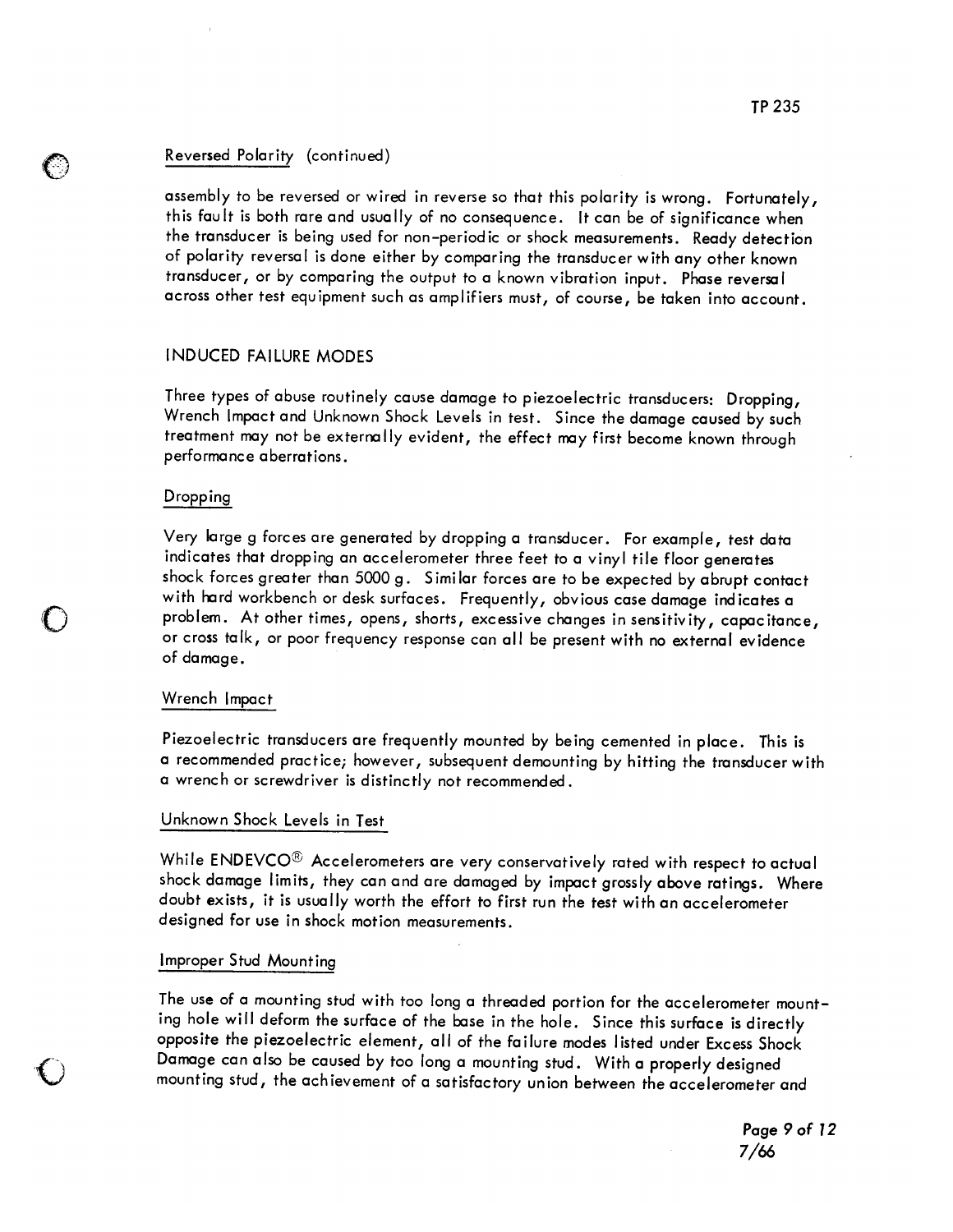#### Improper Stud Mounting (continued)

mounting surface is assured primarily by the tension in the stud, and not by the length of thread engagement. It is good practice to use only mounting studs recommended by the manufacturer.

#### Crossthreading or Excess Torque

Both the connector and base can be damaged in this manner, and frequently are. Excess torque can be avoided with respect to the base by the use of a torque wrench, or can be minimized by the use of a short wrench. Crossthreading can only be prevented by careful handling.

#### Excess Heat (rare)

Although the temperature limitations imposed by "twinning" of natural quartz material and by low Curie temperature of some piezoelectric ceramics has been all but completely overcome by the development of superior manufactured piezoelectric materials, temperature limits still exist. Temperature hardened units are available to as high as 750°F.

#### Deliberate Field Modifications

Occasional units are received back for repair which have had holes drilled through the case, or have had the bases machined in some manner for a special application. Since the g forces involved in such rework can easily exceed the shock limits of the transducer, and because the transducer's performance is directly dependent upon mechanical integrity, such attempted rework invariably causes performance degradation or complete failure. Special mounting provisions, etc., are available from the manufacturers. These should be specified at the time of purchase rather than attempting rework after purchase.

#### **CONCLUSIONS**

Piezoelectric transducers have very high inherent reliability. Very conservative estimates of Mean-Time-Before-Failure for the various construction types range from about two to ten years. The failure modes experienced in actual field use include many causes; for which indicators and preventative action are recommended. Under normal operating care and use, visual examination combined with periodic calibration checks will detect degradation or failure of piezoelectric transducers. For maximum reliability, manufacturers' environmental ratings should be followed, and test equipment personnel should be made familiar with the transducers' operating characteristics.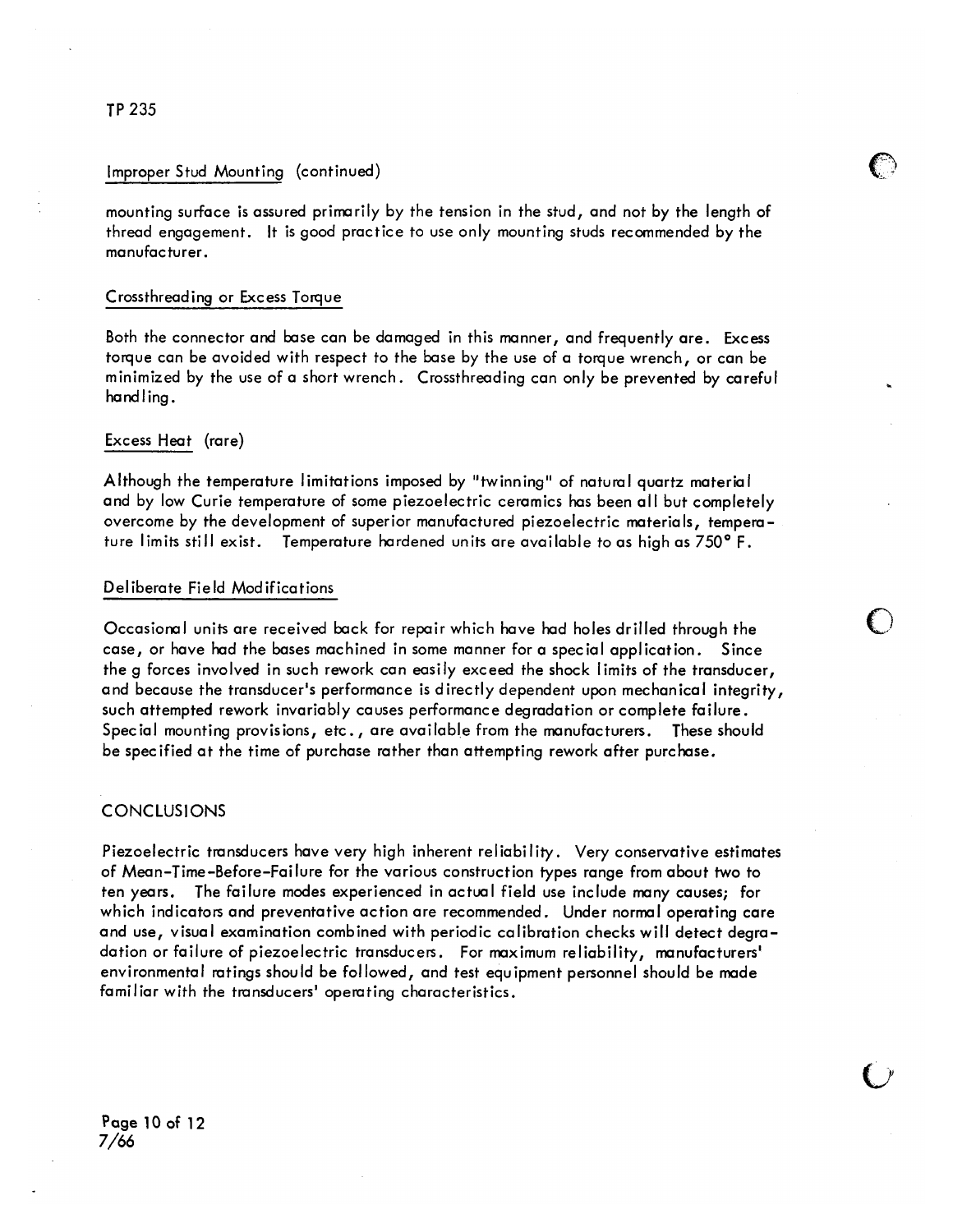#### **BIBLIOGRAPHY**

 $\mathbb{C}$ 

 $\bigcap$ 

Bouche, R. R., "Transducers for Dynamic Measurements", Proceedings, Institute of Environmental Sciences, 1964, Pages 97-110.

Eller, Eldon, "Squeeze Electricity", International Science and Technology, No. 43, July,  $1965.$ 

Goldberg and Vaccaro, Editors, Physics of Failure in Electronics, Volumes 1, 2, and 3. **RADC Reliability Series.** 

Gubbins, Lester J., Study of Part Failure Modes, RADC Report TDR-64-377, October, 1964 (DDC AD 609056).

Herrold, George R., "Failure Rate by Mode of Failure Data", Proceedings, Eleventh National Symposium on Reliability and Quality Control, IEEE, January, 1965, Volume 53, No. 1.

Johnson, Ray C., "Predicting Part Failures", Machine Design, Volume 37, January 7 and 21, 1965.

Kimball, E. W., "Failure Analysis", Proceedings, Eighth National Symposium on Reliability and Quality Control, IEEE, January, 1962.

Packard, Karle S., "An Analysis of Design Assurance", Transactions, Third Annual Quality Control-Reliability Conference, ASQC, April, 1964.

Pennington, Dale, Current Piezoelectric Technology, Endevco Corporation, 1965.

Porter, David C., "Failure Analysis of Electronic Parts", Transactions on Aerospace, IEEE,  $April, 1964.$ 

Redler, Welfred M., "Parts Reliability Problems in Aerospace Systems", Proceedings, Sixth Annual New York Conference on Electronic Reliability, IEEE, January, 1965.

Samuels and Deutsch, "Failures Induced by Environmental Test Equipment", Proceedings, Eleventh National Symposium on Reliability and Quality Control, IEEE, January, 1965.

Stathopoulos, George, "Effects of Mounting on Accelerometer Response", Electronic Industries, Volume 21, May, 1962.

2200 Series Accelerometers Instruction Manual, Endevco Corporation, June, 1964.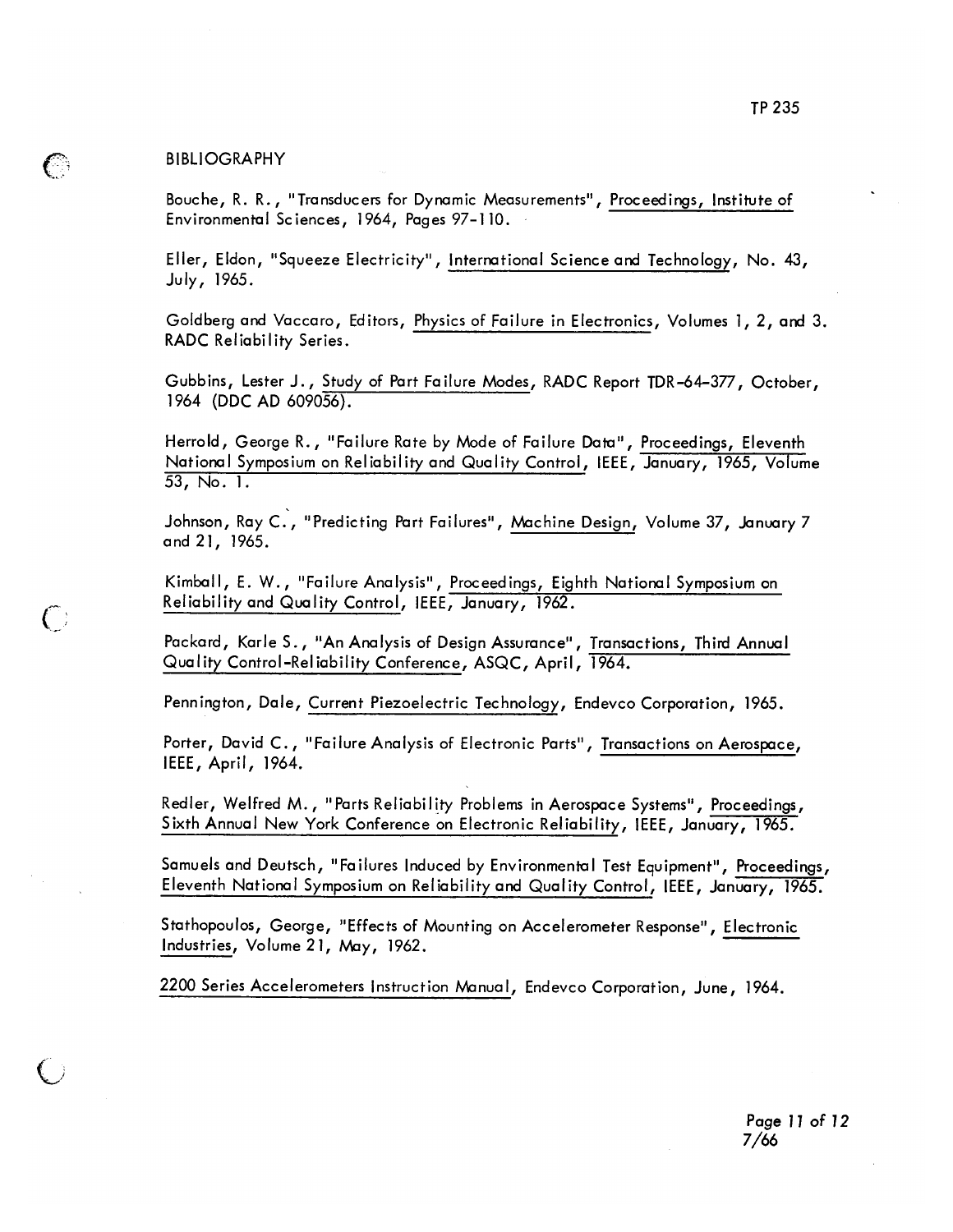## INDICATED FIELD RELIABILITY<br>PIEZOELECTRIC ACCELEROMETERS

| Accelerometer Type    | Field Reliability, Months |                            |  |  |  |
|-----------------------|---------------------------|----------------------------|--|--|--|
| (See Figure 1)        | Best Estimate             | Lower 90% Confidence Limit |  |  |  |
| SEC, Shear, Ring      | 79                        | 65                         |  |  |  |
| Miniature (2gm) Ring  | 27                        | 21                         |  |  |  |
| Miniature (3gm) Shear | 37                        | 32                         |  |  |  |
| Shock-design Shear    | 145                       | 110                        |  |  |  |
| Very High Sens. Comp. | 46                        | 34                         |  |  |  |

Table 1

|                                          |                     |                  |            |                      | PIEZOELECTRIC ACCELEROMETERS<br>FAILURE MODE AND EFFECT SUMMARY<br>Table 2  |                                                                             |                                                             |
|------------------------------------------|---------------------|------------------|------------|----------------------|-----------------------------------------------------------------------------|-----------------------------------------------------------------------------|-------------------------------------------------------------|
|                                          |                     |                  |            | RELATIVE PROBABILITY |                                                                             |                                                                             |                                                             |
| FAILURE MODE                             | $s_{\mathcal{E}_C}$ | SHRAR            | RING       | MINIATURE            | <b>CAUSE</b>                                                                | <b>INDICATORS</b>                                                           | <b>PREVENTION</b>                                           |
| Crosstalk                                | .23                 | .17 <sub>2</sub> | .03        | .01                  | Deformed base<br>Excess Shock                                               | Visual<br>External damage (visual)<br>or factory recalibration              | Clean mtg. surfaces<br>Handling care                        |
| Open Electrically                        | .16                 | $.04 -$          | .46        | .10                  | Excess shock<br>Defective weld or leads<br>Connector damage                 | Capacitance check<br>Factory recalibration<br>Visual                        | Handling care<br>Factory controls<br>Handling care          |
| Shorted                                  | .16                 | .15              | .06        | .29                  | Excess shock<br>Too long stud                                               | Capacitance check<br>Resistance check<br>Factory recalibration              | Handling care<br>Use recommended stud                       |
|                                          |                     |                  |            |                      | Foreign particle                                                            | Intermittent<br>Destructive analysis                                        | Design and factory<br>controls                              |
| Sensitivity change<br>Capacitance change | . 19                | .43              | .31        | .41                  | Excess axial shock<br>Excess transverse shock<br>Case strain, Excess torque | Capacitance check<br>Factory recalibration                                  | Handling care                                               |
|                                          |                     |                  |            |                      | Crystal instability                                                         |                                                                             | Proven piezoelectric<br>materials                           |
| Frequency Response                       | . 20                | .19              |            | $.12$ $.13$          | Excess shock                                                                | Capacitance check                                                           | Handling care                                               |
|                                          |                     |                  |            |                      | Too long stud                                                               | Factory recalibration                                                       | Use recommended studs                                       |
|                                          |                     |                  |            |                      | Base damage                                                                 | Visual<br>Factory recalibration                                             | Care in mounting                                            |
|                                          |                     |                  |            |                      | Part resonance                                                              | Factory recalibration                                                       | Design & fabrication<br>control                             |
| Resistance                               | . 05                | $^{\circ}$       | .03        | . ۵۵                 | Unsealed connector                                                          | Resistance test                                                             | Seal entire exposed<br>system                               |
|                                          |                     |                  |            |                      | Cracked insulator glass                                                     | Visual<br>Resistance check                                                  | Care in handling<br>Observe Temp. range                     |
|                                          |                     |                  |            |                      | Leaking case seal                                                           | Leak test / Resis. Test<br>Factory check                                    | Factory controls                                            |
| Amplitude Linearity                      |                     |                  | negligible |                      | See Frequency Response                                                      |                                                                             |                                                             |
| Identification                           |                     |                  | negligible |                      | Lost Lid<br>Engraving damage                                                | Capacitance check<br>Factory recalibration                                  | Factory controls<br>Maintenance of calib-<br>ration records |
| Polarity                                 |                     |                  | negligible |                      | Factory error                                                               | Comparison with std or<br>known polarity vibration<br>Factory recalibration | Factory controls                                            |

 $\ddot{\phantom{0}}$ 

 $\mathbb{C}$ 

 $\overline{C}$ 

 $\overline{C}$ 

 $\hat{\mathcal{F}}$